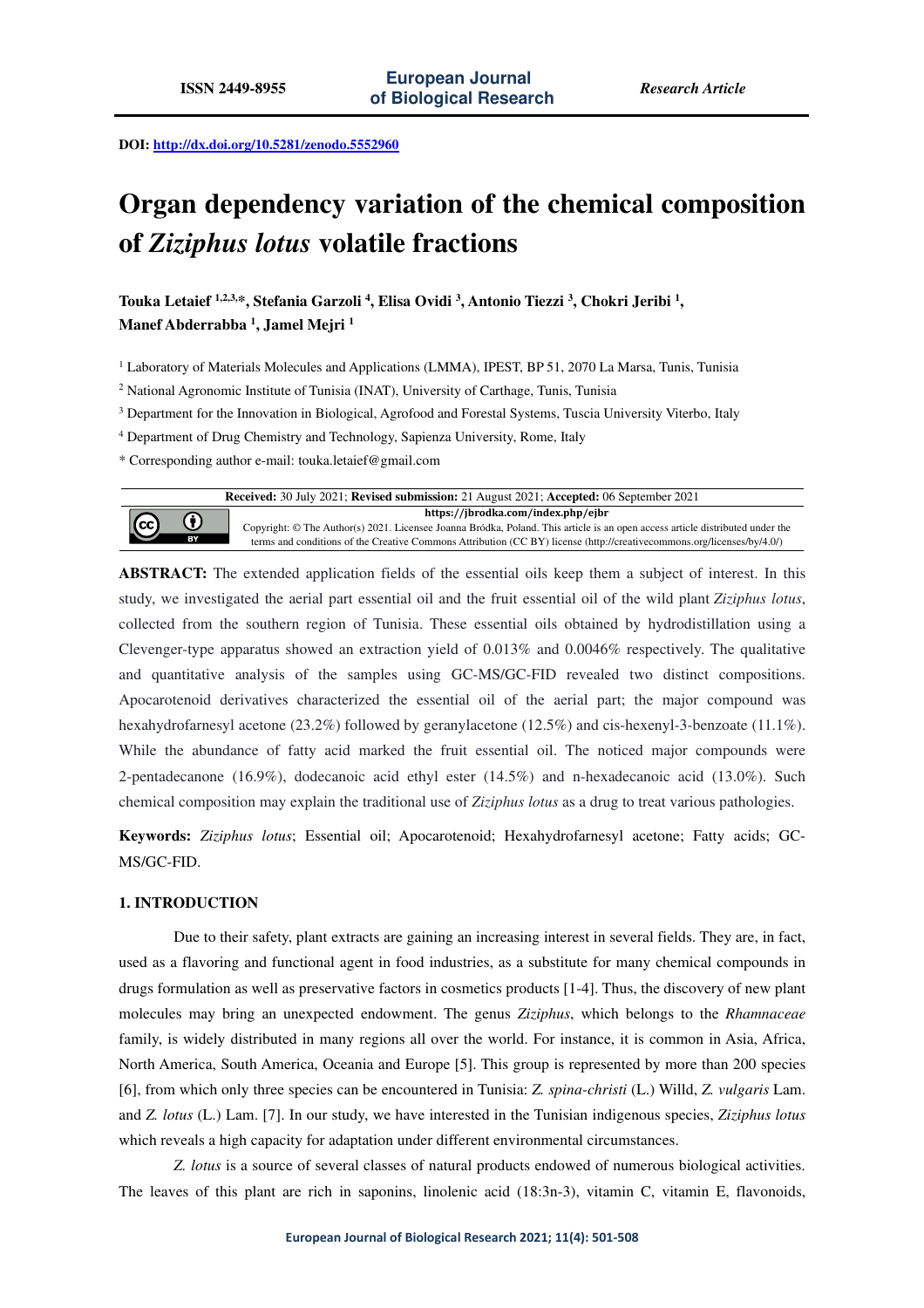tannins [8-10]. The roots are a source of cyclopeptide alkaloids, saponins, vitamin C, polyphenol and essential fatty acids [9,11-13] and the fruits are characterized by their content in sterols, fatty acid, vitamin A, vitamin C, polyphenols, flavonoids, polysaccharides [9-15]. The large content of natural products confers to *Z. lotus*  many biological activities. For instance, the leaves are known for anti-inflammatory, analgesic, antidiabetic, and antiulcerogenic properties [12,14,16]. The root extracts prove many activities such as antioxidant, antiinflammatory, analgesic, anti-spasmodic and antidiabetic [14,17,18] and the fruits show antioxidant, gastroprotective, antibacterial and immunomodulatory properties [9,19,20].

According to literature, only one study was found to be focusing on *Z lotus* fruit essential oil [21]. Hence, since this limited investigations, this work aimed to study the aerial part essential oil and the fruit essential oil obtained from *Z. lotus* by hydrodistillation and to determine its compositions by GC-MS/GC-FID.

# **2. MATERIALS AND METHODS**

#### **2.1. Plant material**

From a deserted region in the village of Oudhref-Gabes situated in the south of Tunisia, the samples of *Z. lotus* were collected. During the flowering stage in May 2017, the aerial part samples were collected and during the summer in August 2017 the fruit was harvested. Samples were shade dried for two weeks at room temperature and then stored at the absence of light and under dry conditions until use. The plant identification was carried out by Professor Mohamed Boussaid (Department of Biology, Laboratory of Plant Biotechnology, National Institute of Applied Science and Technology).

#### **2.2. Essential oils extraction**

1 kg of the aerial part of *Z. lotus* (leaves and flowers) was crushed. The obtained powder was mixed with 4 L of water in a 10 L flask and subjected to the stem distillation in a Clevenger-type apparatus. The dried fruits were pitted, and then 50 g of the edible part was soaked in 500 mL of water in a 1 L flask. After 4 hours of hydrodistillation, the essential oils were collected. The obtained essential oils were dried and kept at 4°C for analysis.

#### **2.3. Chemical composition analysis**

Chemical analysis of *Z. lotus* essential oils was performed by a Turbo-mass Clarus 500 GC-MS/GC-FID from Perkin Elmer instruments (Waltham, MA, USA) equipped with a Stabil wax fused-silica capillary column (Restek, Bellefonte, PA, USA) (60 m  $\times$  0.25 mm, 0.25 µm film thickness). As operating conditions used, GC oven temperature was kept at 60°C for 5 min and programmed to 220°C at a rate of 5°C/min, and kept constant at 220°C for 25 min. Helium was used as carrier gas at a flow rate of 1 mL/min. Solvent delay was 0–2 min and scan time was 0.2 s. Mass range was from 30 to 350 m/z using electron-impact at 70 eV mode. 2 μl of *Z. lotus* essential oil was diluted in 1 ml of methanol and 1 μl of the solution was injected into the GC injector at the temperature of 280°C. The analysis was repeated twice.

Relative percentages for quantification of the components were calculated by electronic integration of the GC-FID peak areas. The identification of the constituents was made by comparing the obtained mass spectra for each component with those reported in mass spectra Nist and Willey libraries. Linear retention indices (LRI) of each compound were calculated using a mixture of aliphatic hydrocarbons (C8-C30, Ultrasci) injected directly into GC injector at the same temperature program reported above.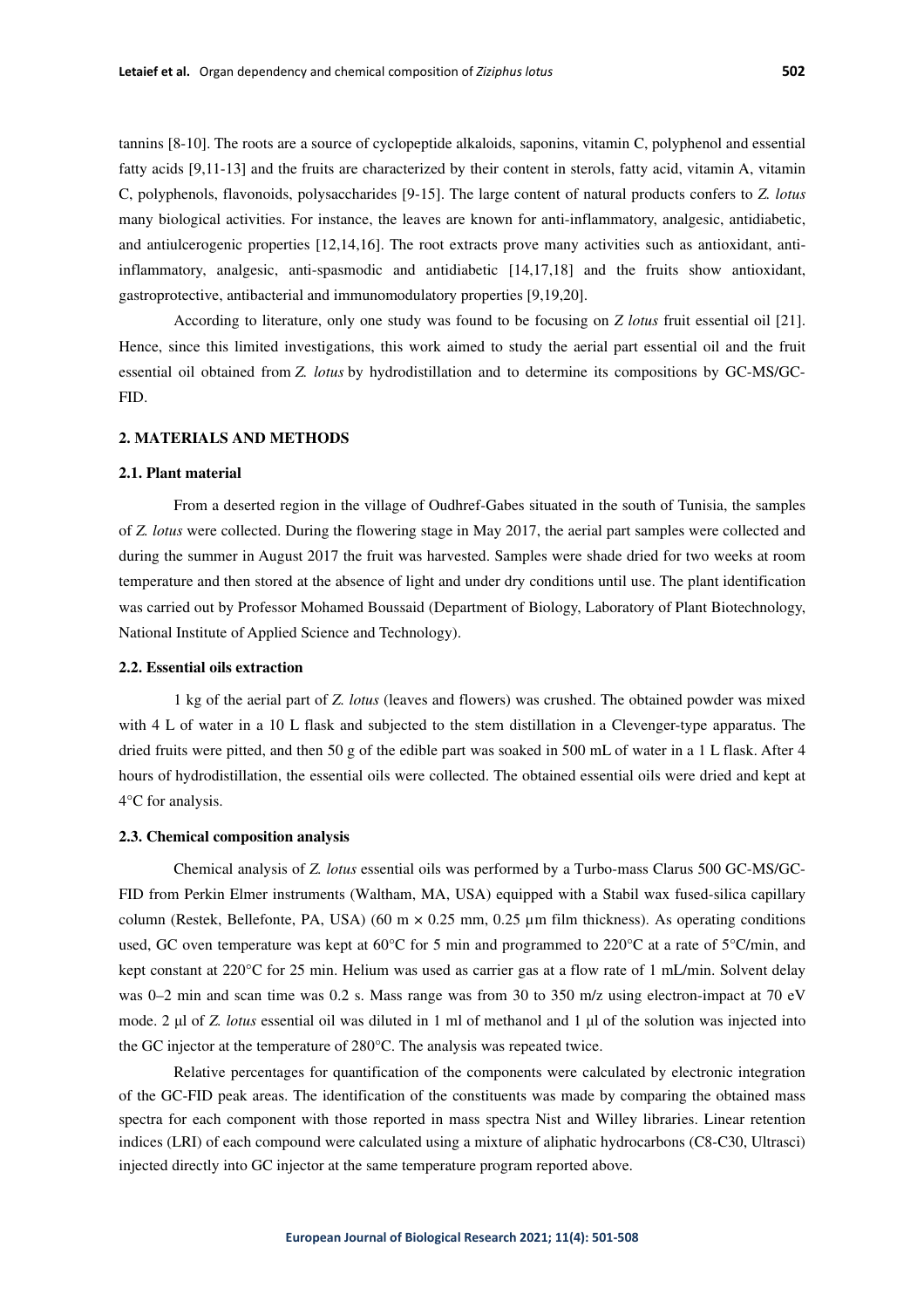# **3. RESULTS AND DISCUSSION**

The hydrodistillation of *Z. lotus* aerial part, as well as *Z. lotus* fruit, allowed collecting two whitish essential oils with an extraction yields of 0.013% (w/w) and 0,0046% respectively. No previous investigations were found about the essential oil composition of *Z. lotus* aerial part. Yet, concerning the fruit essential oil, the extraction yield is in concordance with the yield reported by Widad et al. (0.005%) [21]. The list of compounds, their percentages as well as their retention indices are reported in Table 1.

| Component                       | LRI <sup>1</sup> | LRIlit 2 | $(\%)$ in recovered essential oil |                          |
|---------------------------------|------------------|----------|-----------------------------------|--------------------------|
|                                 |                  |          | AP EO                             | F EO                     |
| Nonanal                         | 1390             | 1408     | 0.2                               |                          |
| Decanal                         | 1497             | 1511     | 0.3                               |                          |
| Linalool                        | 1547             | 1553     | 0.1                               |                          |
| 2-Undecanone                    | 1610             | 1606     | 2.9                               | $\qquad \qquad -$        |
| $\beta$ -Cyclocitral            | 1619             | 1622     | 0.5                               |                          |
| $L$ - $\alpha$ -terpineol       | 1685             | $1690 +$ | 0.3                               |                          |
| $\alpha$ -Farnesene             | 1720             | 1725     | 0.4                               |                          |
| Carvone                         | 1732             | 1740     | 0.9                               |                          |
| δ-Cadinene                      | 1741             | $1749+$  | 0.7                               |                          |
| Tridecanal                      | 1812             | 1821     | 1.9                               |                          |
| Damascenone                     | 1820             | 1827     | 1.3                               |                          |
| Geranylacetone                  | 1872             | 1877     | 12.5                              |                          |
| $\alpha$ -Calacorene            | 1910             | 1916     | 3.0                               | $\qquad \qquad -$        |
| Trans- $\beta$ -ionone          | 1938             | 1956     | 6.0                               |                          |
| D-nerolidol                     | 1984             | 2011     | 1.9                               |                          |
| E-nerolidol                     | 1991             | 2013     | 5.9                               |                          |
| Hexyl-benzoate                  | 2030             | 2033     | 3.1                               | $\overline{\phantom{0}}$ |
| Hexahydrofarnesyl acetone       | 2114             | 2118     | 23.2                              | 2.9                      |
| Cis-hexenyl -3-benzoate         | 2120             | 2123     | 11.1                              |                          |
| Cadalene                        | 2195             | 2200     | 0.1                               |                          |
| $\alpha$ -Cadinol               | 2211             | 2218     | 0.9                               |                          |
| Azulol                          | 2220             | $\ast$   | 2.8                               | $\overline{\phantom{a}}$ |
| Farnesyl acetone                | 2360             | 2363     | 4.6                               |                          |
| Dodecanoic acid                 | 2474             | 2479     | 7.4                               | 5.9                      |
| Tetradecanoic acid              | 2679             | 2716     | 6.8                               | 5.1                      |
| Decanoic acid, ethyl ester      | 1612             | 1614     | $\overline{\phantom{0}}$          | 3.6                      |
| Undecanoic acid, ethyl ester    | 1732             | 1737     | $\qquad \qquad \blacksquare$      | 2.4                      |
| 2-tridecanone                   | 1800             | 1803     |                                   | 0.4                      |
| Dodecanoic acid, ethyl ester    | 1850             | 1856     |                                   | 14.5                     |
| Ethyl tridecanoate              | 1944             | 1943     | $\overline{\phantom{0}}$          | 0.6                      |
| 2-pentadecanone                 | 2026             | 2028     |                                   | 16.9                     |
| Tetradecanoic acid, ethyl ester | 2055             | 2059     | $\qquad \qquad -$                 | 5.0                      |
| Ledol                           | 2061             | 2060     | $\qquad \qquad -$                 | 1.3                      |
| Pentadecanoic acid, ethyl ester | 2178             | 2179     | $\qquad \qquad \blacksquare$      | 6.3                      |
| Hexadecanoic acid, ethyl ester  | 2247             | 2246     | $\qquad \qquad -$                 | 3.4                      |

**Table 1.** Chemical composition of *Ziziphus lotus* essential oils using GC-MS/GC-FID.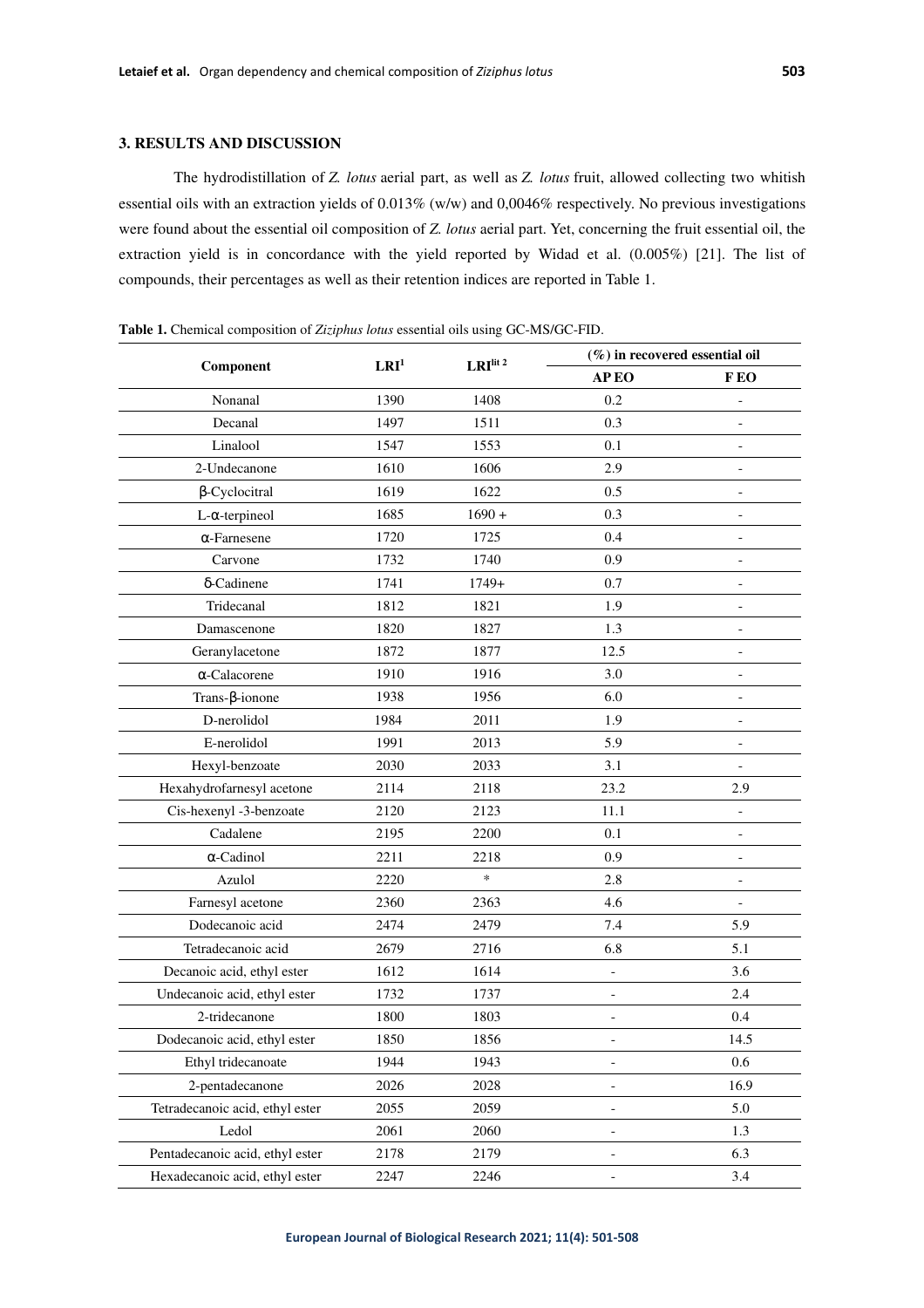| Component             | LRI <sup>1</sup> | LRI <sup>lit 2</sup> | $(\%)$ in recovered essential oil |      |
|-----------------------|------------------|----------------------|-----------------------------------|------|
|                       |                  |                      | <b>APEO</b>                       | F EO |
| Ethyl-9-hexadecanoate | 2290             | 2288                 |                                   | 1.2  |
| n-Decanoic acid       | 2305             | 2300                 |                                   | 8.2  |
| Undecanoic acid       | 2402             | 2400                 |                                   | 0.7  |
| Ethyl oleate          | 2781             | 2480                 | $\blacksquare$                    | 1.8  |
| Tridecanoic acid      | 2600             | 2603                 |                                   | 1.0  |
| 13-Epimanool          | 2670             | 2676*                |                                   | 5.2  |
| n-Hexadecanoic acid   | 2943             | 2946                 |                                   | 13.0 |
| Total                 |                  |                      | 98.8                              | 99.4 |

<sup>1</sup> Linear Retention indices measured on polar column;  $^2$  Linear Retention indices from literature; \*LRI<sup>IIt</sup> not available; <sup>+</sup>Normal alkane RI; AP-EO: Aerial Part Essential oil; F-EO: Fruit Essential oil.

The purpose of this study was to identify the essential oil composition of the different part of the desertic plant *Z. lotus*. Thus, as summarized in Table 1, twenty-five compounds were identified for AP-EO and twenty compounds for F-EO accounted for 98.8% and 99.4% of the total volatile fractions respectively. Each EO presents a specific composition mostly different to the other EO. Hence, only hexahydrofarnesyl acetone, dodecanoic acid and tetradecanoic acid are showed as the common compounds in both EO.

In fact for the AP-EO, twenty-five compounds were identified by GC-MS/GC-FID. The three major compounds were hexahydrofarnesyl acetone (23.2%), geranylacetone (12.5%) and cis-hexenyl -3-benzoate (11.1%). The percentage of each other compound is less than 10%. The components of this EO can be grouped as follow; apocarotenoid derivatives (47.74%), ester (14.18%), saturated fatty acid (14.16%), oxygenated sesquiterpene (8.71%), sesquiterpene hydrocarbons (7.05%), oxygenated monoterpenes (2.96%) and others (4.99%) (Fig. 1).



**Figure 1.** Grouped components of *Ziziphus lotus* aerial part essential oil (%).

The apocarotenoids which characterize AP-EO are mainly generated from carotenoids by a specific cleavage dioxygenase (CCD) along the polyene double bonds [22]. These isoprenoids, known for their volatility in comparison with carotenoids, are necessary for both primary and secondary plant metabolism and have many benefits for human and animal health [22, 23].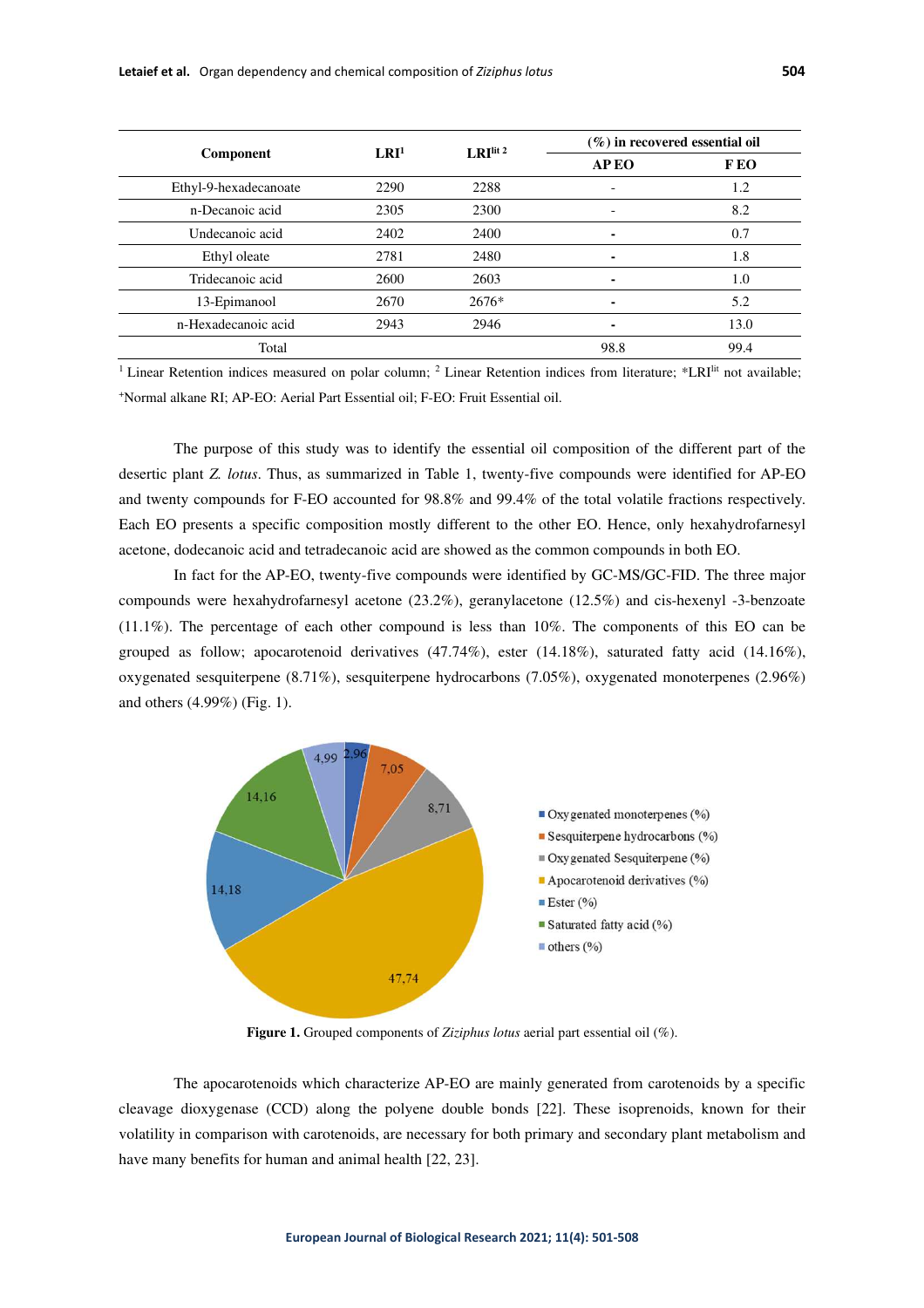In our case all the apocarotenoids are ketones and among such apocarotenoids, hexahydrofarnesyl acetone is the main compound with 23.22%. Examining the composition of the essential oil of other species of *ziziphus*, hexahydrofarnesyl acetone was found as the common compound; its concentration seems to be dependent by both organs and species. In fact, it is about 9.1% in the aerial part essential oil of *Zizyphus jujuba* and in trace in the fruit essential oil of *Ziziphus spina-christi* [24]. 6,10,14-Trimethylpentadecan-2-one (also known as Hexahydrofarnesyl acetone; HHA) is a derivative of the diterpene alcohol, phytol, and was found to be a major component in tibial fragrances of male orchid bees, *Euglossa* spp. [25]. HHA is a chiral molecule with four possible stereoisomers,  $(6R, 10R)$ -,  $(6R, 10S)$ -,  $(6S, 10R)$ -, and  $(6S, 10S)$ -6,10,14trimethylpentadecan-2-one. With a molecular weight of 268, it is considered as the largest natural molecule known to attract male orchid bees in pure form. HHA is relatively widespread among the many floral scents and essential oils [26] even if only as a minor component. Notable exceptions are a small number of euglossophilous orchids, in which HHA is the dominant compound found in the floral headspace [27,28]. This compound is known as a potent antimicrobial agent against Gram-positive and Gram-negative bacteria [29]. Also, it is judged as a phytotoxic agent [30].

The two-second major compounds in this apocarotenoid group are a C13 ketone; geranylacetone (12.5%) and trans-beta-ionone (6.0%). These composites are known as flavoring agents. As reported by Ghannadi et al. [17], geranylacetone is found to be the most aboundant compound in the leaf essential oil of *Ziziphus spina Christi* (14.0%). Geranylacetone is a constituent of many essential oils including peppermint (*Mentha piperita*) and Carolina vanilla (*Carphephorus odoratissimus*). It belongs to the class of organic compounds known as acyclic monoterpenoids. Geranylacetone exhibits olfactory, germicidal and antimicrobial properties. Twelve E/Z-mixtures of analogues of geranylacetone was examined for its odor and antimicrobial activity [31].

The ester group is constituted by cis-hexenyl-3-benzoate  $(11.1\%)$  and a little quantity of hexyl benzoate (3.08%). Cis-hexenyl-3-benzoate is a flavouring agent present in many fruits. In our sample, dodecanoic acid (7.4 %) and tetradecanoic acid (6.8%) are the two saturated fatty acids. A low percentage of sesquiterpene is presented and it is about 8.71% of the oxygenated one, mainly represented by E-nerolidol, and about 7.05% of hydrocarbons one. Monoterpene hydrocarbons were completely absent, while oxygenated monoterpenes reached a low level (2.96%).

Concerning *Z. lotus* fruit essential oil, the major compound was the oxygenated sesquiterpene 2-pentadecanone (16.9%), followed by two saturated fatty acids: dodecanoic acid ethyl ester (14.5%) and n-hexadecanoic acid (13.0%). Fatty acid represents 69.1 % of the total essential oil, among them unsaturated fatty acid represents only 3.0%. Oxygenated sesquiterpene represents 19.0% (Fig. 2).



**Figure 2.** Grouped components of *Ziziphus lotus* fruit essential oil (%).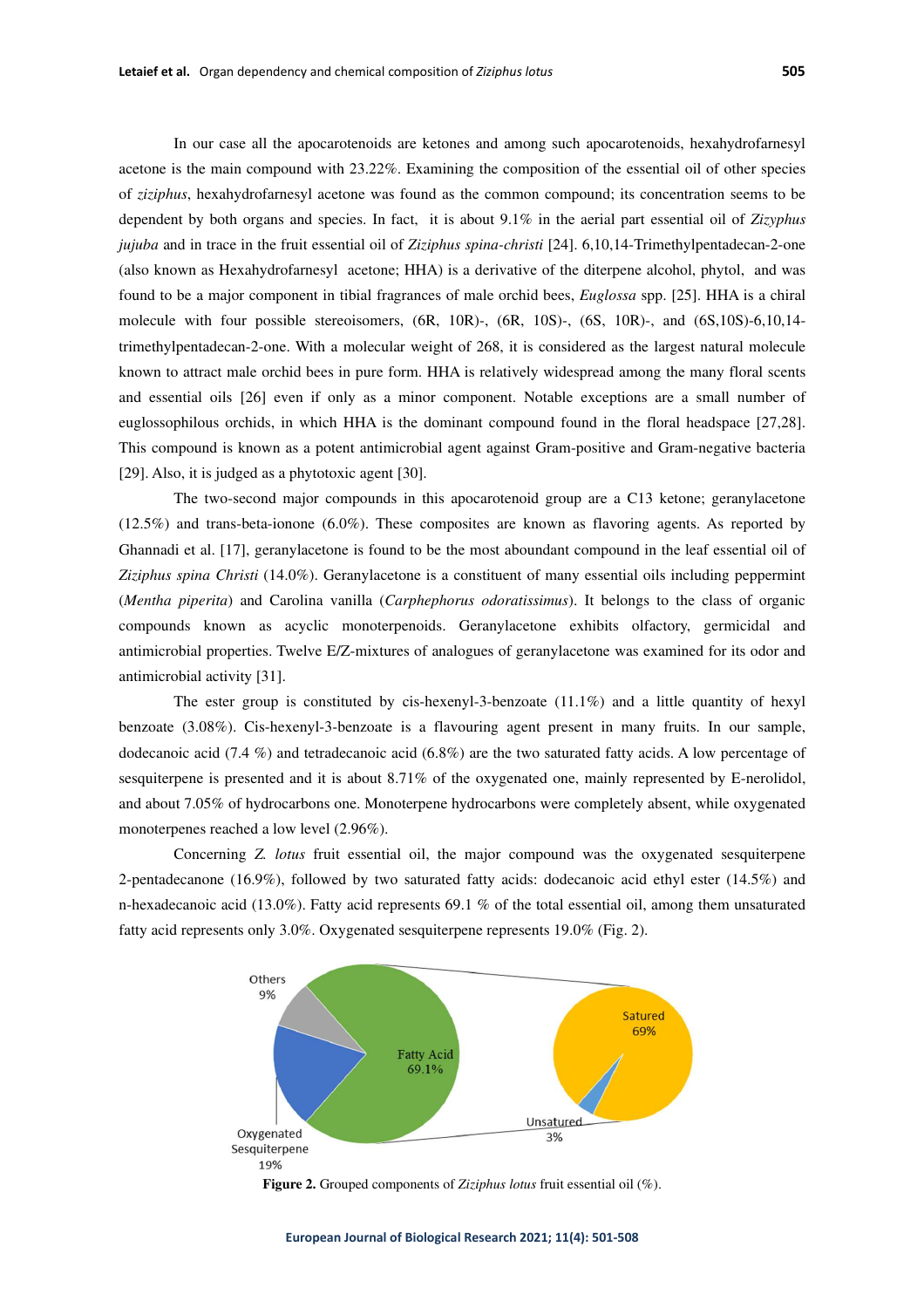With 69.1%, fatty acid remains the major group, extended from C11 to C20. Those results are quantitatively quite similar to those illustrated by Widad et al. [21], where the percentage of fatty acid is about 78.9%. However, in term of quality, the composition is different. Thus, dodecanoic acid ethyl ester (14.5%) and n-hexadecanoic acid (13.0%) represent the major compounds in the fatty acid group of our sample, yet in the named study [21], ethyl hexadecanoate (12.0%) and decanoic acid (11.0%) are the main ones. In this current study, the essential oil was obtained by the hydrodistillation of the edible part of the fruit nevertheless in the study of Widad et al. [21] the essential oil was obtained by the hydrodistillation of the whole fruit, which may explain this difference. The major oxygenated sesquiterpene is 2-pentadecanone (16.9%) known as a flavoring ingredient.

Hence, these results proved a noticeable difference, in terms of quality and quantity, of volatile compounds depending on plant organs. It is worth to note that the study of *Z. lotus* essential oil is limited. In fact, to the best of our knowledge, this is the first study dealing with *Z. lotus* aerial part essential oil.

#### **4. CONCLUSION**

The hydrodistillation of *Z. lotus* organs (the aerial part and the fruit) allowed collecting two whitish essential oils. The qualitative and quantitative analysis carried out by GC-MS/GC-FID showed the richness of AP-EO in apocarotenoid compounds such as hexahydrofarnesyl acetone (23.22%) and geranylacetone (12.55%), while the F-EO was characterized by the abundance of fatty acids with 69.1%. Such compounds are presently tested in our laboratories for evaluation of antibacterial and cytotoxic properties on bacteria and mammal cells.

**Authors' Contributions:** TL carried out the experiments, analyzed the data, prepared and wrote the manuscript with inputs from all the authors. SG carried out the experiments, verified, edited and approved the manuscript. EO, AT, MA and JM verified, edited and approved the manuscript. CJ supervised the essential oil extraction. All authors read and approved the final manuscript.

**Conflict of Interest:** The authors have no conflict of interest to declare.

### **REFERENCES**

- 1. Prieto P, Pineda M, Aguilar M. Spectrophotometric quantitation of antioxidant capacity through the formation of a phosphomolybdenum complex: specific application to the determination of vitamin E1. Anal Biochem. 1999; 269: 337-341.
- 2. Tepe B, Sokmen M, Sokmen A, Daferera D, Polissiou M. Antimicrobial and antioxidative activity of the essential oil and various extracts of *Cyclotrichium origanifolium* (Labill.) Manden. & Scheng. J Food Eng. 2005; 69(3): 335-342.
- 3. Mejri J, Abderrabba M, Mejri M. Chemical composition of the essential oil of *Ruta chalepensis* L: Influence of drying, hydro-distillation duration and plant parts. Ind Crops Prod. 2010; 32(3): 671-673.
- 4. Al-Saeedi AH, Al- Ghafri MTH, Hossain MA. Comparative evaluation of total phenols, flavonoids content and antioxidant potential of leaf and fruit extracts of Omani *Ziziphus jujuba* L. Pacific Sci Rev A Nat Sci Eng. 2016; 18(1): 78-83.
- 5. Richardson JE, Chatrou LW, Mols JB, Erkens RHJ, Pirie MD. Historical biogeography of two cosmopolitan families of flowering plants: Annonaceae and Rhamnaceae. Philos Trans R Soc B Biol Sci. 2004; 359(1450): 1495-1508.
- 6. Xu C, Gao J, Du Z, Li D, Wang Z, Li Y, et al. Identifying the genetic diversity, genetic structure and a core collection of *Ziziphus jujuba* Mill. var. jujuba accessions using microsatellite markers. Sci Rep. 2016; 6: 1-11.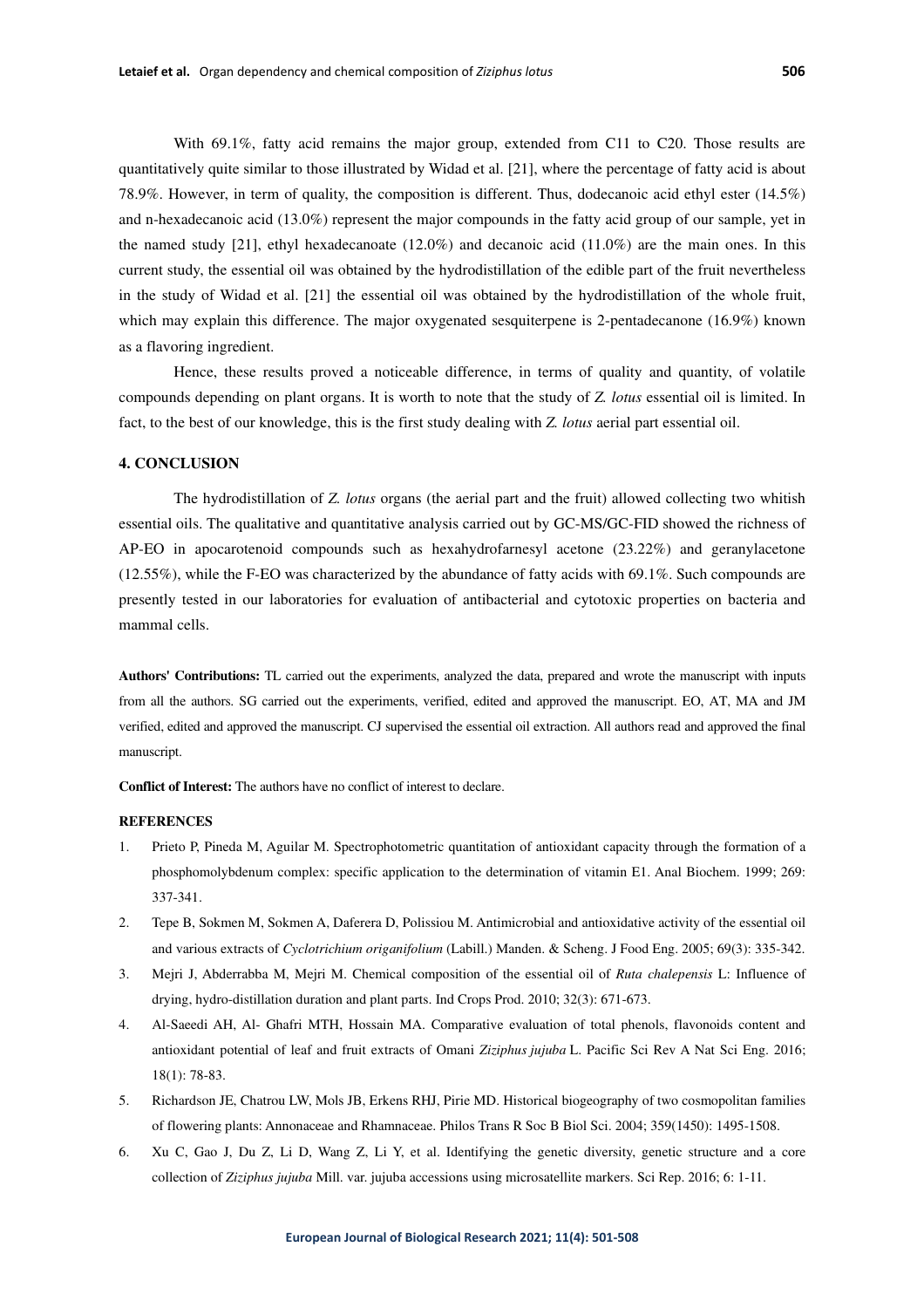- 7. Maraghni M, Gorai M, Neffati M. Seed germination at different temperatures and water stress levels, and seedling emergence from different depths of *Ziziphus lotus*. South Afr J Bot. 2010; 76(3): 453-459.
- 8. Maciuk A, Lavaud C, Thépenier P, Jacquier MJ, Ghédira K, Zèches-Hanrot M. Four new dammarane saponins from *Zizyphus lotus*. J Nat Prod. 2004; 67(10): 1639-1643.
- 9. Benammar C, Hichami A, Yessoufou A, Simonin AM, Belarbi M, Allali H, et al. *Zizyphus lotus* L. (Desf.) modulates antioxidant activity and human T-cell proliferation. BMC Complement Altern Med. 2010; 10-54.
- 10. Elaloui M, Ennajah A, Ghazghazi H, Ben Youssef I, Ben Othman N, Hajlaoui MR, et al. Quantification of total phenols, flavonoides and tannins from *Ziziphus jujuba* (mill.) and *Ziziphus lotus* (l.) (Desf). Leaf extracts and their effects on antioxidant and antibacterial activities. Int J Second Metab. 2016; 4(1): 18-26.
- 11. Ghedira K, Chemli R, Richard B, Nuzillard JM, Zeches M, Men-Olivier LL. Two cyclopeptide alkaloids from *Zizyphus lotus*. Phytochemistry. 1993; 32(6): 1591-1594.
- 12. Benammar C, Baghdad C. Antidiabetic and antioxidant activities of *Zizyphus lotus* L aqueous extracts in wistar rats. J Nutr Food Sci. 2014; 8: 8-13.
- 13. Ghalem M, Merghache S, Belarbi M. Study on the antioxidant activities of root extracts of *Zizyphus lotus* from the western region of Algeria. Pharmacogn J. 2014; 6(4): 32-42.
- 14. Borgi W, Recio MC, Ríos JL, Chouchane N. Anti-inflammatory and analgesic activities of flavonoid and saponin fractions from *Zizyphus lotus* (L.) Lam. South Afr J Bot. 2008; 74(2): 320-324.
- 15. Chouaibi M, Rezig L, Ben Daoued K, Mahfoudhi N, Bouhafa H, Hamdi S. Extraction of Polysaccharide From *Zizyphus Lotus* Fruits. Int J Food Eng. 2012; 8(3).
- 16. Borgi W, Bouraoui A, Chouchane N. Antiulcerogenic activity of *Zizyphus lotus* (L.) extracts. J Ethnopharmacol. 2007; 112(2): 228-231.
- 17. Ghannadi A, Tavakoli N, Mehri-Ardestani M. Volatile constituents of the leaves of *Ziziphus spina-christi* (L.) willd. From Bushehr, Iran. J Essent Oil Res. 2003; 15(3): 191-192.
- 18. Borgi W, Chouchane N. Anti-spasmodic effects of *Zizyphus lotus* (L.) Desf. extracts on isolated rat duodenum. J Ethnopharmacol. 2009; 126(3): 571-573.
- 19. Abdoul-azize S, Bendahmane M, Hichami A, Dramane G, Simonin AM, Benammar C, et al. Effects of *Zizyphus lotus* L.(Desf.) polyphenols on Jurkat cell signaling and proliferation. Int Immunopharmacol. 2013; 15(2): 364-371.
- 20. Bakhtaoui FZ, Lakmichi H, Megraud F, Chait A, Gadhi CE. Gastro-protective, anti-*Helicobacter pylori* and, antioxidant properties of Moroccan *Zizyphus lotus* L. J Appl Pharmac Sci. 2014; 4(10): 81-87.
- 21. Widad O, Hamza F, Youcef M, Jean-claude C, Gilles F, Pierre C, et al. Chemical composition and antioxidant activity of the fruit essential oil of *Zizyphus lotus* (L.) Desf. (Rhamnaceae). 2017; 9(2): 228-232.
- 22. Hou X, Rivers J, León P, McQuinn RP, Pogson BJ. Synthesis and Function of Apocarotenoid Signals in Plants. Trends Plant Sci. 2016; 21(9): 792-803.
- 23. Rosati C, Diretto G, Giuliano G. Biosynthesis and engineering of carotenoids and apocarotenoids in plants: State of the art and future prospects. Biotechnol Genet Eng Rev. 2009; 26(1): 139-162.
- 24. Said A, Fawzy G, Abu talb ESA, Tzakou O. Volatile constituents of *Zizyphus jujuba* aerial parts and *zizyphus spinachristii* fruits from Egypt. J Essent Oil-Bearing Plants. 2010; 13(2): 170-174.
- 25. Eltz T, Hedenström E, Bång J, Wallin EA, Andersson J. (6R, 10R)-6,10,14-Trimethylpentadecan-2-one, a Dominant and Behaviorally Active Component in Male Orchid Bee Fragrances. J Chem Ecol. 2010; 36(12): 1322-1326.
- 26. Hentrich H, Kaiser R, Gottsberger G. Floral biology and reproductive isolation by floral scent in three sympatric aroid species in French Guiana. Plant Biol. 2010; 12(4): 587-596.